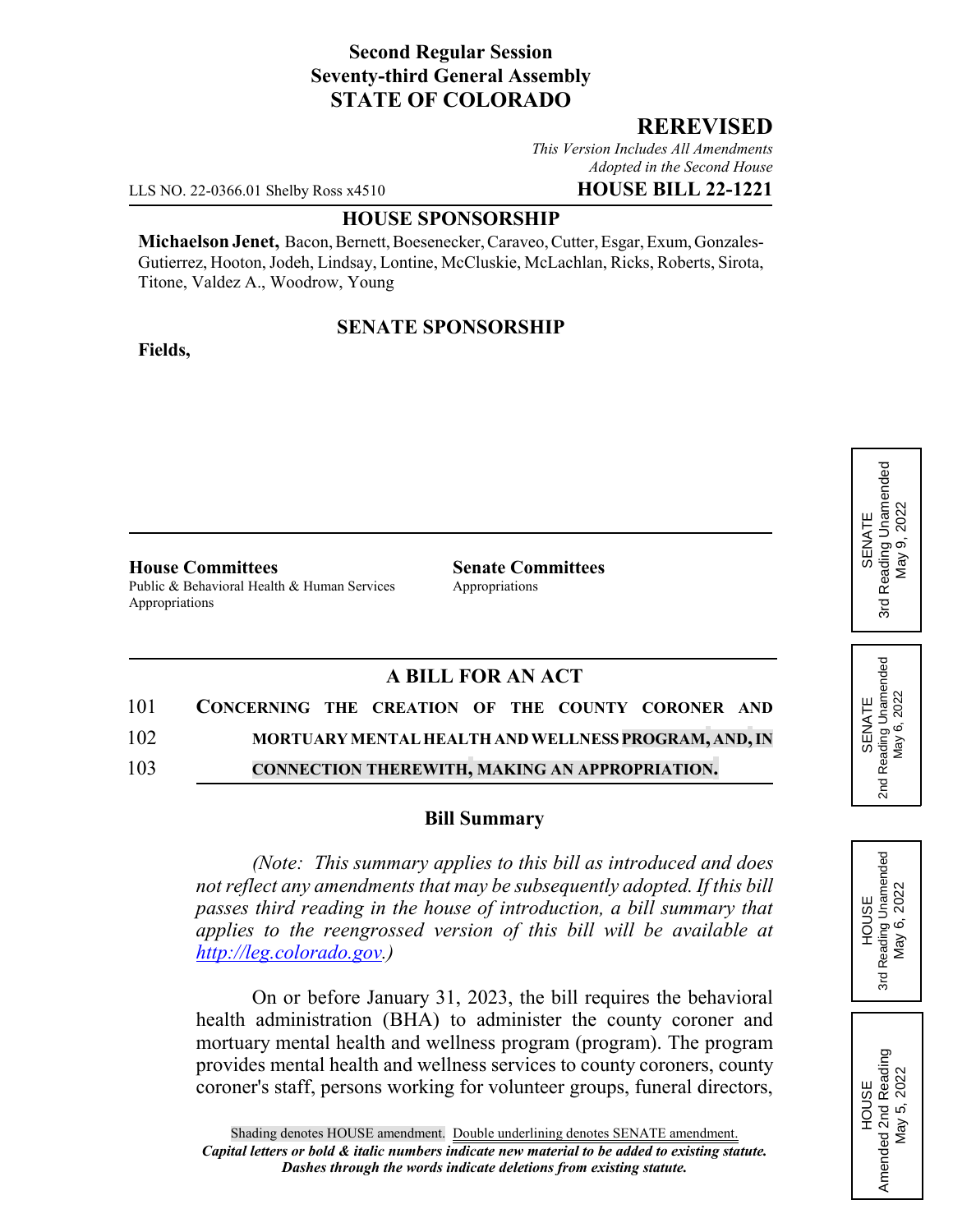and mortuary science practitioners.

The bill requires each funeral home that employs a funeral director or mortuary science practitioner to pay for the actual costs of providing the mental health and wellness services if a funeral director or mortuary science practitioner requests to participate in the program and the funeral director's or mortuary science practitioner's health insurance coverage does not cover the costs of providing such services.

On or before April 1, 2023, the bill requires the BHA to provide information about the program to those eligible for the program.

The program repeals on September 1, 2029.

 *Be it enacted by the General Assembly of the State of Colorado:* **SECTION 1.** In Colorado Revised Statutes, **add** 27-60-205 as 3 follows: **27-60-205. County coroner and mortuary mental health and**

 **wellness program - distribution of information - rules - repeal.** (1) ON OR BEFORE JANUARY 31, 2023, THE BEHAVIORAL HEALTH ADMINISTRATION SHALL ADMINISTER A COUNTY CORONER AND MORTUARY MENTAL HEALTH AND WELLNESS PROGRAM, REFERRED TO IN THIS SECTION AS THE "PROGRAM". THE PROGRAM MUST PROVIDE MENTAL HEALTH AND WELLNESS SERVICES PRIMARILY FOCUSED ON IN-PERSON, INDIVIDUAL COUNSELING WITH TRAUMA SPECIALISTS WHO HAVE EXPERIENCE WORKING 12 WITH COUNTY CORONERS OR OTHER PROFESSIONALS IN THE MORTUARY INDUSTRY.

14 (2) THE BHA MAY ENTER INTO A COMPETITIVE SOLICITATION 15 PROCESS PURSUANT TO THE STATE"PROCUREMENT CODE", ARTICLES 101 16 TO 112 OF TITLE 24, TO CONTRACT WITH AN ENTITY OR INDIVIDUAL 17 PROVIDERS TO PROVIDE THE SERVICES DESCRIBED IN SUBSECTION (1) OF 18 THIS SECTION.

19 (3) (a) THE PROGRAM MUST BE MADE AVAILABLE TO A COUNTY 20 CORONER ELECTED PURSUANT TO SECTION 30-10-601; A COUNTY

-2- 1221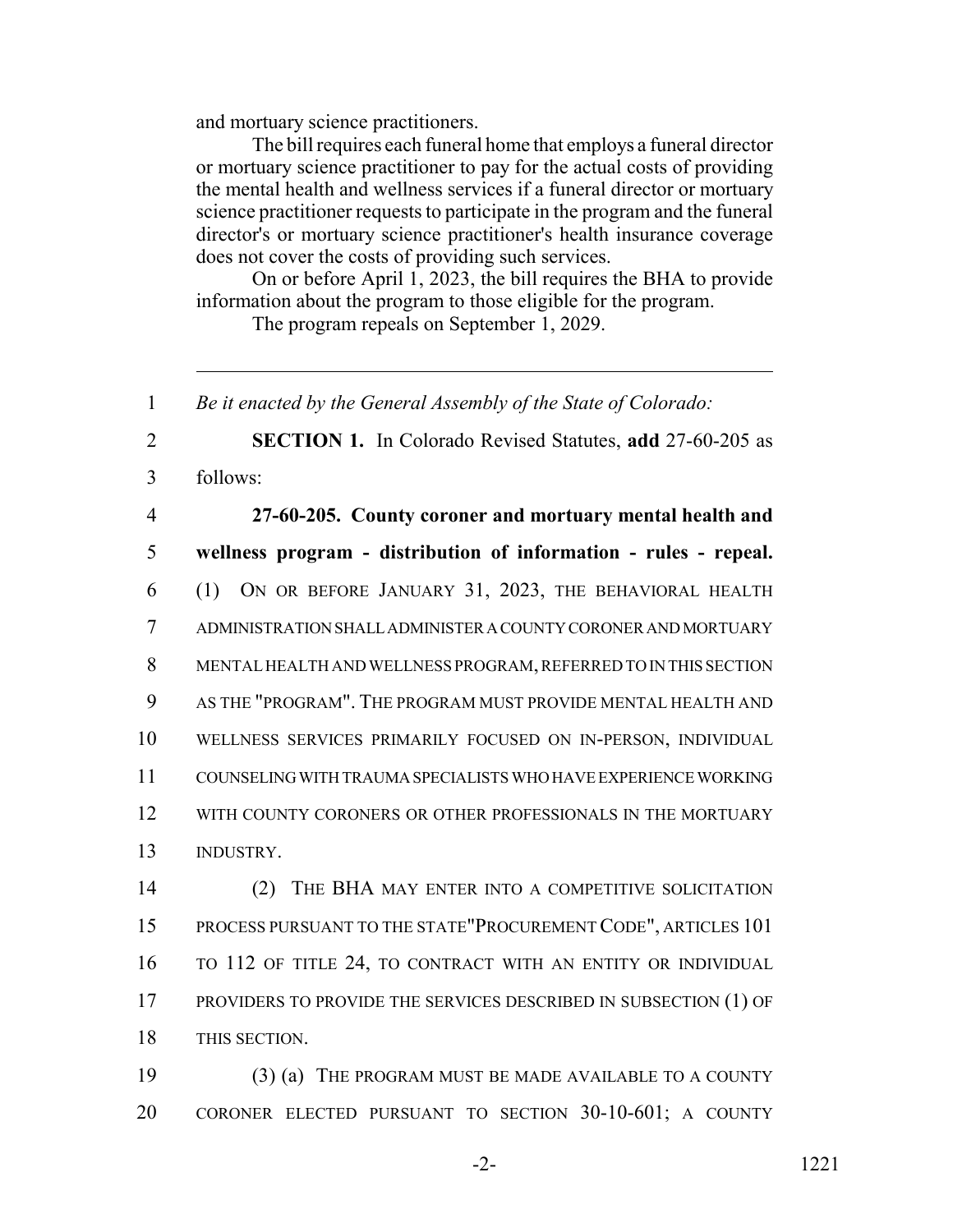CORONER'S STAFF MEMBER; A PERSON WORKING FOR A VOLUNTEER GROUP, AS DETERMINED BY THE COUNTY CORONER; A FUNERAL DIRECTOR, AS DEFINED IN SECTION 12-135-103 (15); AND A MORTUARY SCIENCE PRACTITIONER, AS DEFINED IN SECTION 12-135-103 (22).

 (b) IF A COUNTY CORONER, A COUNTY CORONER'S STAFF MEMBER, OR A PERSON WORKING FOR A VOLUNTEER GROUP DOES NOT HAVE HEALTH INSURANCE COVERAGE OR HAS HEALTH INSURANCE COVERAGE BUT THE INSURANCE COVERAGE DOES NOT COVER THE COSTS OF SERVICES PROVIDED PURSUANT TO SUBSECTION (1) OF THIS SECTION, THE PROGRAM 10 SHALL PAY FOR THE COST OF THE SERVICES.

 (c) IF A FUNERAL DIRECTOR OR MORTUARY SCIENCE PRACTITIONER 12 REQUESTS TO PARTICIPATE IN THE PROGRAM, THE FUNERAL HOME, AS 13 DEFINED IN SECTION 12-135-103 (16), THAT EMPLOYS THE FUNERAL DIRECTOR OR MORTUARY SCIENCE PRACTITIONER SHALL PAY THE ACTUAL COST OF PROVIDING THE MENTAL HEALTH AND WELLNESS SERVICES IF THE FUNERAL DIRECTOR'S OR MORTUARY SCIENCE PRACTITIONER'S HEALTH 17 INSURANCE COVERAGE DOES NOT COVER THE COSTS OF THE SERVICES.

 (4) ON OR BEFORE APRIL 1, 2023, THE BHA SHALL PROVIDE INFORMATION ABOUT THE PROGRAM TO THE INDIVIDUALS DESCRIBED IN 20 SUBSECTION (3)(a) OF THIS SECTION.

21 (5) THE BHA SHALL NOT DISCLOSE ANY INFORMATION TO AN EMPLOYER ABOUT ANY PERSON RECEIVING SERVICES UNDER THE PROGRAM.

 (6) THE BHA SHALL PROMULGATE RULES AS NECESSARY TO IMPLEMENT THIS SECTION.

 (7) THIS SECTION IS REPEALED, EFFECTIVE SEPTEMBER 1, 2029. 27 BEFORE THE REPEAL, THIS SECTION IS SCHEDULED FOR REVIEW IN

-3- 1221